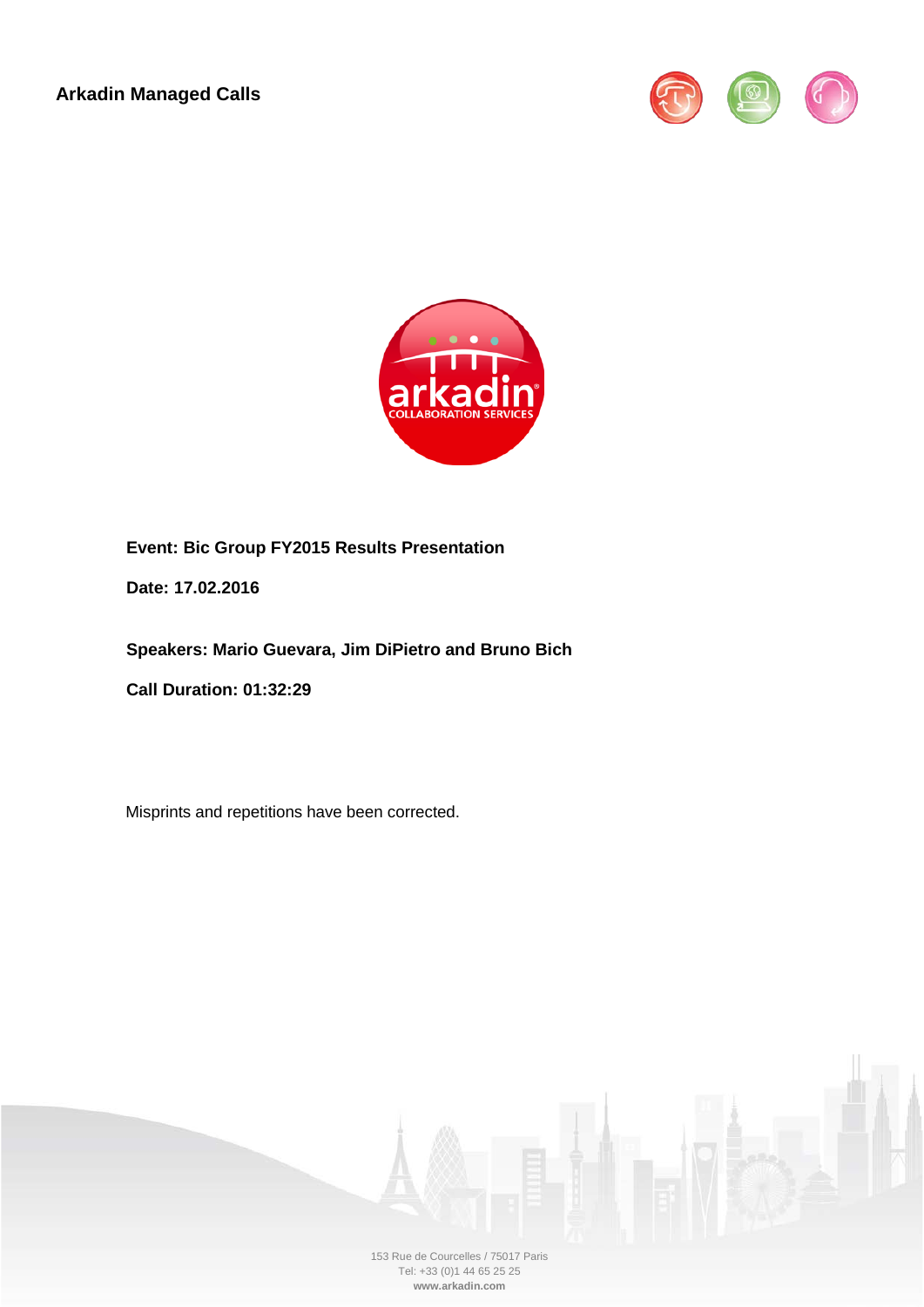

**Mario Guevara:** Good afternoon, and welcome to all of you here to our headquarters in Clichy, and to the ones who are connected by phone, to the BIC Group Full-Year 2015 Results Presentation. Obviously, we're very pleased you can join us today for this business review. The agenda for today is as follow : Jim DiPietro, the Group Chief Financial Officer, and I will review the Group's results with the main highlights by category. I will then share with you our perspectives for this year by category and for the Group as well, and also our long-term strategic priorities. Then our chairman, Mr Bruno Bich, will explain you the change in governance. And last but not least, we will be open to your questions.

So if you allow me, let me begin on slide number 3, with a summary of the major achievements during the last year. First, I'm very proud to share with you the results of my team, where we delivered another strong year with robust and well-balanced sales growth across all the regions of the world, in a further improvement in the normalised income from operation. And this was driven by the success of our classic products, and also the new products. The net sales did increase in all consumer categories, with an outstanding performance in lighters and shavers. Developed markets showed a very solid performance, and developing markets registered a high-single-digit growth; particularly in Latin America, with low-double digit growth. BIC Graphic net sales improved despite a challenging and fast changing environment. And last but not least, we also maintained a strong cash generation.

So if we look at the key figures on slide number 4, you can see that ourselves were €2,241.7 million, an increase of 6.2% on a comparative basis. Focusing on Consumers, who grew 6.9%, and I just mentioned we had very good momentum in all geographies. BIC Graphic did increase sales 1.6%, and it was in line with our expectations. We'll come back in more details on the BIC Graphic performance in the following pages. The income from operations increased 19.1% to €439.9 million. We just take the normalised income from operation which excludes, as you know, non-recurring items. The margin was 19.3%. That compares favourably to the 18.7% in 2014.

And please allow me to highlight once again that these performances, that were solid, have been achieved without sacrificing our investment in brand support across all categories and all the regions. And with a sustained level of CAPEX at 5.4% of sales, that compares almost in line with the previous year at 5.7%. Development CAPEX represented 44% of the total in 2015. On the net income, the company reached the €325 million mark, a 24% increase compared to last year as reported, and the earnings per share was €6.89, up 23.7%.

As you recall, BIC maintains a strong cash generation, and this is one of our key objectives today and in the future. As you can see on slide 7, and consistent with this strategy, we maintained a strong cash generation, and a sustained net cash from operation activity. The free cash flow reached €263 million before acquisitions and disposals, and was €203.6 million after acquisitions and disposals. Our net cash position at the end of December 2015 reached €448 million, and Jim will explain later in more details the evolution of our net cash position compared to the previous year.

Just today, in confidence in the sustainability of the Group financial situation, and our use of cash policy, the Board of Directors will propose to pay an ordinary dividend of €3.40 per share, that represents an increase of 19% and a 49% pay-out ratio. And also, in light of the 2015 solid performance and considering the short- and mid-term outlook, our Board of Directors has also decided to recommend an exceptional dividend of \$2.50 per share.

Let me now turn to give you more details on the Group performance by geography and by category. As you can see on the slide number 10, our Consumer business did increase 6.9% on a comparative basis. If we look at developed markets, which did show a very solid performance, we can see that Europe grew at 5.7%; a very remarkable growth rate in this part of the world. North America grew at 7.3%, and we can highlight the very good performance of the Shavers category in this region of the world. Developing market net sales grew at 7.5%; again, with a special emphasis on Latin America who grew high-single digits.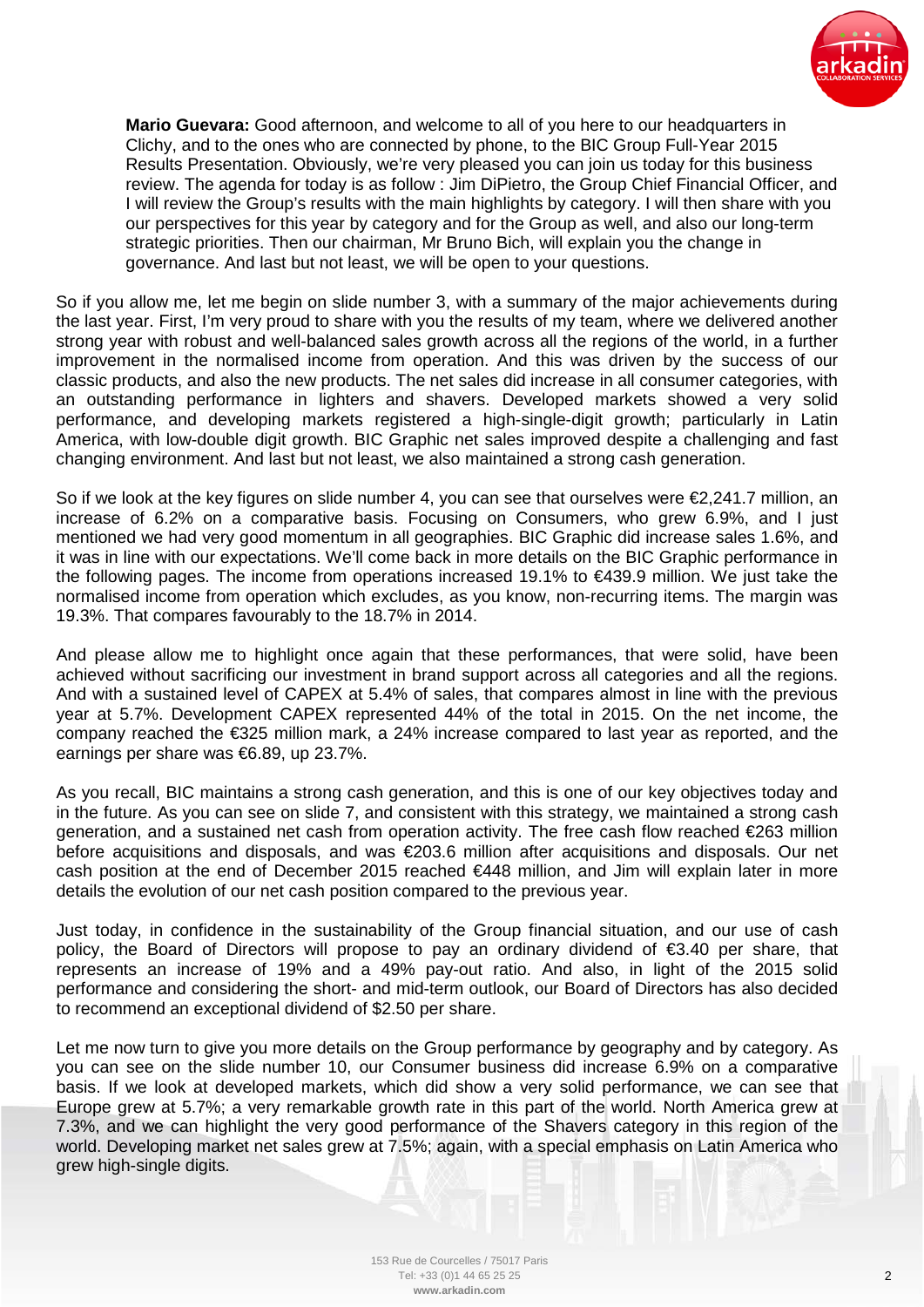

Let me now give you few highlights and performance by category, starting as usual with the Stationery category. As I already shared with you in October, the stationery markets grew both in Europe and the US. In Europe, the market was growing mid-single digit at the end of August, with a strong performance in the retail mass market. In the US, the Stationery category was up 5% at the end of December, with office products and food, drug channels growing at 3%. Brick and mortar channels, which include modern mass market grew at 5%, and e-commerce registered the strongest performance with plus 22%, although from a smaller base.

On the next slide, we can see that our market share trends remain positive in the different regions of the world where we have presence. As you can see, we gained or maintained market share in all geographies. This was achieved thanks to the success of our Champion brand strategy, fuelled by the successful introduction of new products, the continued investment in brand support and the sustained investments in geographical expansion.

In terms of the results, the Stationery net sales did increase 3.6% on a comparative basis, with volumes up 2%. In 2015, our sales grew in all geographies where we have presence. In Europe for example, we recorded net sales growth of high-single digit. The Back-to-School season was good and we gained market share in most of the countries. And this performance reflected the success of our core segment such as ball pen, colouring and correction, and also is the result of the Champion brand strategy. 2015 was also a year of successful social media strategy. For example, the TV campaign to promote the BIC Kids Learners range that was run during the Back-to-School period here in France. It's a great example.

In North America, we generated net sales growth with low-single-digit growth, reflecting the good execution of our Champion brands strategy, and the success of our new products such as the range of BIC Atlantis, the BIC Xtra Fun graphite pencil. And for the second consecutive year in the US, and for the first time in Canada, we leveraged our campaign, 'BIC Fight for your write' which is a multi-layer multi-facet initiative to promote the benefits of handwriting. So these benefits provide learning and developmental skills.

In developing markets, net sales increased low-single digit. In Latin America, our successful expansion continued in key countries like Brazil, where we gained leadership in colouring, and in Mexico where we reversed the trend and regained market shares. In the Middle East and Africa, BIC gained market share and distribution across the region. In South Africa, BIC gained market share for the third consecutive year, reinforcing its solid leadership position in this category. We also reinforced our proximity strategy with the creation of a new subsidiary in the country of Morocco. In India, Cello pens net sales decreased low-single digit. It's important to highlight that the domestic sales were flat. As you recall, the increase in Cello ownership to 100% last December will allow us to focus our efforts on improving operations, and on building capacity to regain growth in 2016 and beyond.

Let me now turn to Lighters on slide 14. Here you can see that we grew our market share in all regions of the world, with the exception of Asia. Turning to slide 15, the 2015 lighter net sales did increase 8.3% on a comparative basis, and volumes around the world were up 5%. In Europe, net sales grew midsingle digit. These good results were driven by continuous growth in Northern and Western Europe, thanks to distribution gains and consumer preference for our products. Eastern European countries show very dynamic trends, with high-single-digit growth thanks to distribution gains. In North America, net sales growth increased high-single digit, driven by the impact of the second quarter price adjustment, continued distribution gains and market share gains, as well as the success of the added-value sleeve designs, notably the special edition series.

Developing markets grew double digits. Latin America, the sales growth in Lighters benefited from the distribution gains, especially in Mexico and Brazil. In key countries such as Mexico and Brazil, the strategy of converting match users to BIC lighters did contribute to improve distribution in areas where consumption and use of matches remain prevalent. In the Middle East, growth continued to be strong, thanks to our proximity strategy aimed at gaining distribution and visibility in this region. In Asia, we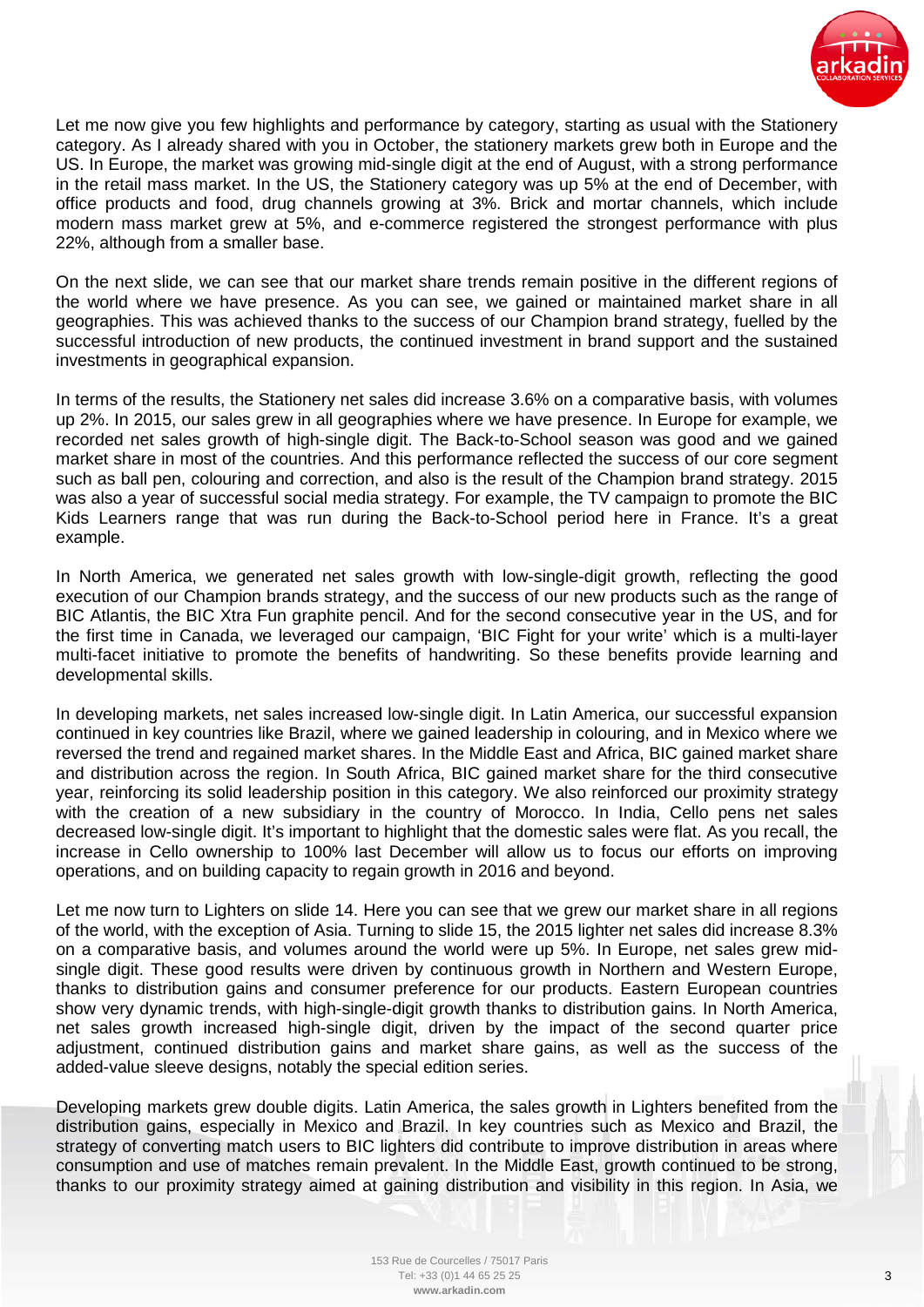

continue to focus on building distribution through the convenience store channel. In Oceania, BIC extended its market leadership position through increased distribution of pocket lighters into petrol and convenience store channels, as well as the successful launch of the utility lighter range into the modern trade.

Let me now turn to Shavers. The market of shavers continued to decline in Western Europe, with a minus 1.1% for total wet shavers at the end of October of last year. And particularly disposables were down 1.8%. In the US, the total reported wet shaver market was down 1.9% at the end of December. The one-piece segment though, was growing 2.3% in value terms. The refillable segment was down 4.6% excluding the online sales performance, which represents – according to our estimate – slightly over 15% of the total men's refillable market, which grows at a faster rate.

If we turn to BIC Shavers' performance around the world, we can see that we grew our market share in all the regions. In the US, our largest market as you know, we grew the market share for the fifth year in a row. And at the end of December, the last 52 weeks BIC market share of disposable was 26.7 in value. That means 1.7 points higher than the previous year. BIC Shaver net sales increased 11.9% on a comparative basis, and volumes were up 1%. In Europe, the net sales increased high-single digit, as we continued to show solid trends in both Western and Eastern regions thanks to the success of our triple blade products such as BIC 3 for men, BIC Miss Soleil for women.

In North America, we continued to gain market share in both men's and women's, and this is the result our best quality and value positioning across the entire range of products, and a robust introduction of new products. In men's shavers in the US, the BIC Flex 5 introduction was supported by the, 'Men, it's Time to Smooth Up' digital campaign. And I invite you to see it online. In women's shavers, BIC Soleil was supported by a strong North American, 'Make your own sun' consumer campaign which incorporated TV, social, digital and print campaigns.

In developing markets, net sales grew double digits with a solid performance across all the regions. In Latin America, sales growth was driven by a strong performance in Mexico and continued growth in Brazil, thanks notably to the success of our triple-blade disposable shavers such as BIC Soleil and BIC Comfort 3. In the Middle East and Africa, we grew across all regions and in all product segments, from double-edged to triple blades.

So, a few words on other products. The full-year 2015 net sales increased 3.9% on a comparative basis. Particularly BIC Sport, net sales reached €31.1 million; an increase of 5% on a comparative basis. And this was driven by the Stand-Up Paddle product range. Other consumer products 2015 normalised IFO was minus 3.4%; that compares favourably with minus 11.3% in 2014, which if you remember includes €9.6 million expenses related to the Fuel Cell project that – we sold this activity in April 2015.

Let me now focus on the fourth quarter Consumer category normalised IFO margin. The Consumer business normalised IFO margin was 16.9% in 2013. That compares unfavourably to the 19% in the fourth quarter of 2014. In Stationery, the normalised IFO margin was 2% compared to 9.3% in the Q4 of 2014, and Stationery was negatively impacted by the higher production cost as well as an increase in brand support investment. In Lighters, the normalised IFO margin was 33.7%. That compares to 35.3% in the Q4 2014, as a result of higher advertising and operating expenses. Finally, the Shaver normalised IFO margin with 16.5%. That compares favourably to the 16.2% on Q4 2014, and this was driven by net sales growth, and despite an acceleration of investments in research and development and brand support.

If we look to the full-year normalised IFO, the Consumer business margin reached 21.9%. That compares favourably with 21.1% in 2014. In Stationery, this margin was 11.5%. That compares unfavourably to the 12.5% of 2014, as a result of higher manufacturing costs and brand support investments such as promotional activities. The Lighter normalised IFO margin was 38.2%; this compares favourably to 37.7% in 2014 due to the dynamic sales growth, the impact of the Q2 2015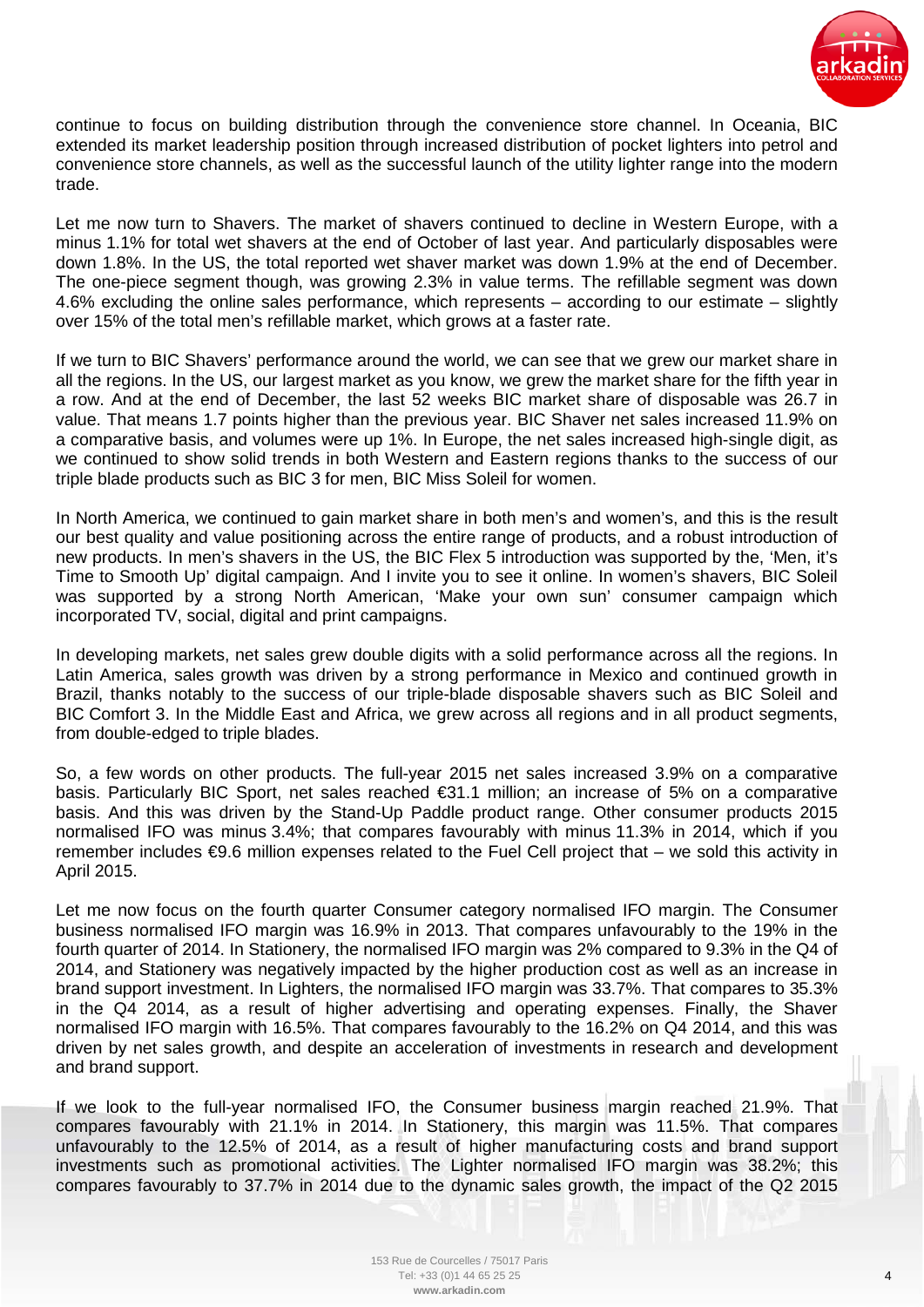

price adjustments in the US and lower raw material costs. And finally, Shaver normalised IFO margin was 18.5% compared to 17.8% in 2014 driven by net sales growth and positive FX impact on gross profit, which more than offset the increase in brand support compared to the previous year.

Let me now turn to BIC Graphic, starting with the evolution of the promotional product market in the US. In the US, the overall market increased 3.4% in 2015, and this was driven by the apparel segment that grew at plus 5%. And as you remember, we don't participate in this segment. The Hard Goods and Writing Instrument segment grew 3% and 4% respectively. The Calendar segment declined 3%. In Europe, the Northern countries continued to show signs of recovery, and the Southern countries were stable.

BIC Graphic net sales increased 1.6% on a comparative basis. In Europe, the growth was driven by the Stationery segment, thanks to the success of the new product launches. The Hard Goods segment, sales were driven by the innovative britePix imprint technology and key products in the bags and gym wear segments. In North America, the consolidation of the industry accelerated on both sides, suppliers and distributors, and the online business continues to grow faster. In the Stationery, we benefited from new product launches and our good value product offering. In Hard Goods, performance was supported by the success of the good value range, and the good value price items. New products and the britePix technology also contribute to the growth. The US promotional industry overall has been challenging, as we saw in the previous slide, and our sales continued to be unfavourably impacted by this dynamic. Developing markets benefited from a strong performance in Latin America, as we continue to focus on the expansion of new segments.

Let me now give the floor to Jim, who will comment in more details on our consolidated accounts.

**Jim DiPietro:** Thank you, Mario. I'll start by reviewing the summarised P&L results on slide 25. In 2015, net sales increased 13.3% as reported and 6.2% on a comparative basis. Gross profit increased 14.6% while normalised IFO increased 16.7%. On slide 26, we see the evolution of net sales between the fourth quarter of 2014 and the fourth quarter of 2015. On an as-reported basis, net sales increased 8.9%. On a comparative basis, our sales grew 7.3%.

Foreign currency translation impact was favourable 2%, or €10 million. The strength of the US dollar compared to the euro accounted for €33 million of FX translation impact. Just as we had seen for the nine-month results, the other currency changes had a negative translation impact. The Brazilian currency impact was unfavourable €18 million due to the strong decrease of Brazilian currency during the fourth quarter. The Mexican peso and the Russian and Ukrainian currencies also had a negative impact of €4 million in total.

On slide 27, the evolution on this page shows the change between full-year 2014 and full-year 2015 net sale. On an as-reported basis, net sales increased 13.3%. On a comparative basis, our net sales grew 6.2%. Foreign currency translation impact was favourable 7.7%, or €152 million. The strength of the dollar compared to the euro again accounted for the biggest piece of the change; €172 million of favourable FX translation. The Indian rupee also had a positive impact of €10 million. Other currency changes had a negative translation impact. The Brazilian currency impact was unfavourable €34 million. The Russian and Ukrainian currencies had a negative impact of €9 million in total.

I'll now review the change of normalised IFO for the fourth quarter of 2015 compared to the fourth quarter of 2014. We can see a decrease of 0.7 points in gross profit margin. This is primarily the impact of the fourth quarter 2015 Stationery gross profit margin. Brand support increased one point, due to higher investments across all categories as planned. OPEX and other expenses were up 0.1%.

Now turning to the full-year normalised IFO margin analysis on slide 29. 2015 normalised IFO margin was 19.3% compared to 18.7% last year. As we have seen throughout 2015, the gross profit change was a main driver of the normalised IFO improvement. Gross profit margin increased 0.4 points versus last year as a result of lower production costs year-on-year. Brand support increased 0.1 points versus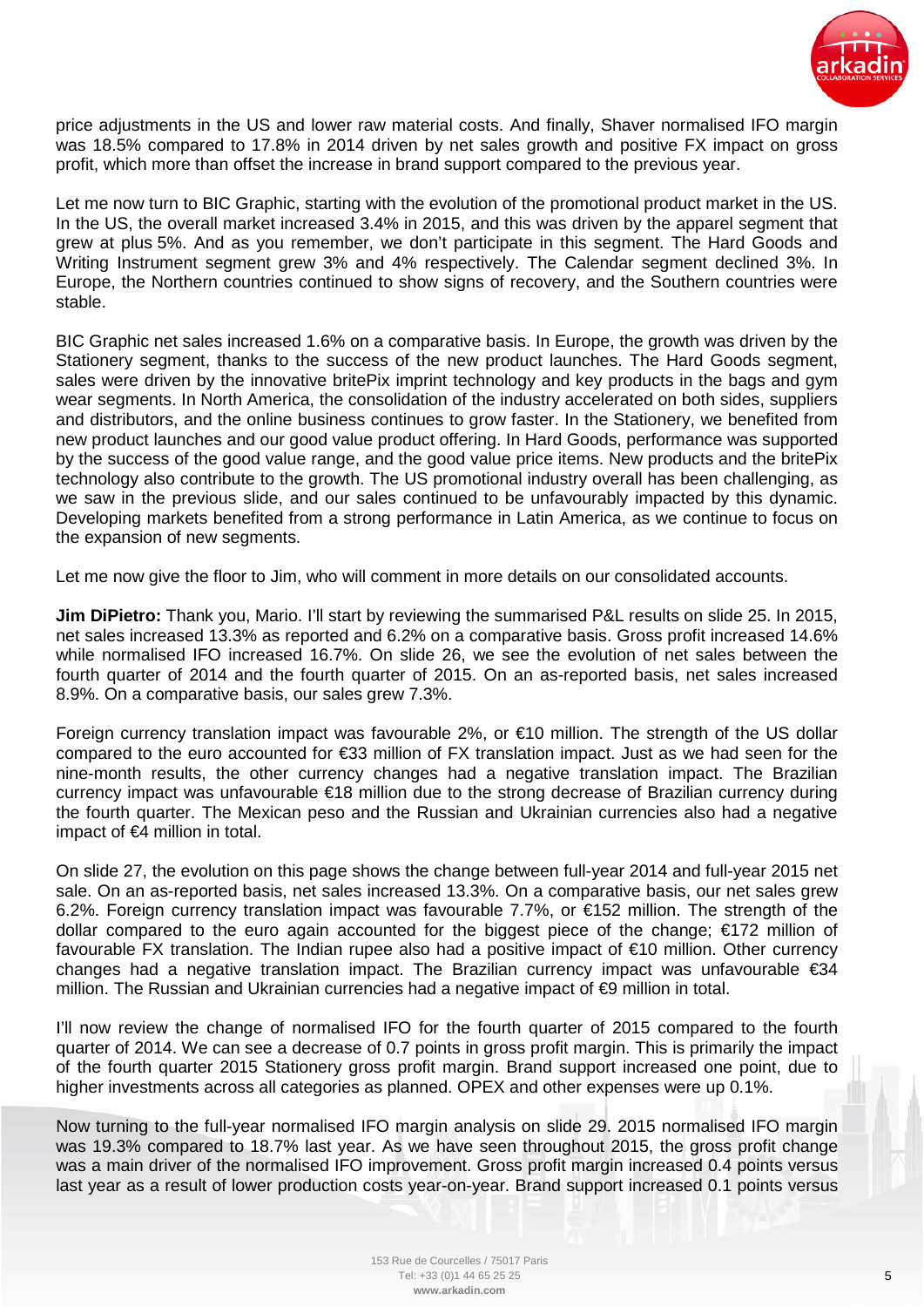

2014, as a result of higher investments in the second half of 2015. OPEX and other expenses were favourable 0.3 points compared to last year, as 2014 included the expenses related to Fuel Cell.

Now we can review the non-recurring items in 2015. This will explain the difference between normalised and reported IFO. -€3.6 million were recorded in 2015 related to the revaluation of Argentinean inter-company accounts payable. The impact of the lump-sum election for terminated vested pension participants amounted for €4.6 million. And the Fuel Cell divestiture, net of restructuring costs, amounted to €2.2 million. We also have €9.2 million of gain on real estate transactions this year. Finally, we incurred restructuring costs of  $\epsilon$ 4.5 million, mainly related to distribution reorganisation in the Middle East and Africa regions. In total, non-recurring items had a net impact of €7.9 million in 2015 compared to €0.7 million in 2014.

On slide 31, net finance revenue was €26.8 million compared to €11.1 million in 2014, mainly due to the increase of US dollar against other currencies during the year, generating a favourable impact on the valuation of financial assets denominated in currencies and higher interest income. Income before tax increased 22.7% as reported, to €466.7 million. The 2015 tax rate was 30%, consistent with last year. Net income Group share increased 24%. And finally, EPS Group share increased to €6.89 compared to €5.57 in 2014.

On slide 32, we will review the CAPEX investments for 2015. We can see in total, we invested €121 million at the Group level. As we look at 2016, we would estimate the investment would be in the range of 50% higher than 2015, or approximately €180 million.

On slide 33, we can see the end of the year change in our working capital. As a percentage of sales, working capital is 27% in 2015 compared to 30% in 2014. Inventories increased by €37 million across all categories, but as a percent of sales inventories were reduced one point to 21.3%.

On slide 34, we see the evolution of our net cash position between December 2014 and December 2015. We generated solid cash from operating activities, which funded our €121 million CAPEX investment, and €161 million of dividend and share buy-back. The cash received through stock options exercised net of liquidity contract was €9.6 million. Finally, the cash received following the sale of Fuel Cell was €14 million. And as a reminder, in December 2014 the net cash position included €77 million related to Cello's remaining put option. The 25% minority interest was bought in the fourth quarter of 2015 for €74 million.

This ends the review of the 2015 consolidated results, and I'll give the floor back to Mario.

**Mario Guevara:** Thank you, Jim. Let's turn to slide 36. Let me make a brief pause and show you what we have done in the last five years. As you can see, here we have demonstrated that our business model is effective, and creates significant value. Our annual organic growth average in the last five years was 4.1%, with an acceleration of the growth since 2012; notably thanks to increased addedvalue product introduction, market share and distribution gains. The average normalised IFO margin was 18.6% over the past five years, and 21.5% for the Consumer business. Last but not least, maintaining a strong cash generation has been a key priority for our Group, and the free cash flow generation was on average €172 million since 2011, after acquisitions and disposals.

The 2016 outlook is as follows. We will continue to deliver solid sales growth, and we will focus on paving the way for profitable growth in the long term. This will lead to an increase in brand support in all regions, either to strengthen our existing market positions or to support new product launches. We will also invest more in research and development and have a significant increase in development CAPEX, and I would talk about some of these projects later in this presentation.

Let me focus on the Stationery. During the past year, we have anticipated and accompany the new consumer needs and desires, with new product launches under the umbrella of our Champion brand strategy. New products represented 25% of the Stationery net sales in 2015, and they are really a big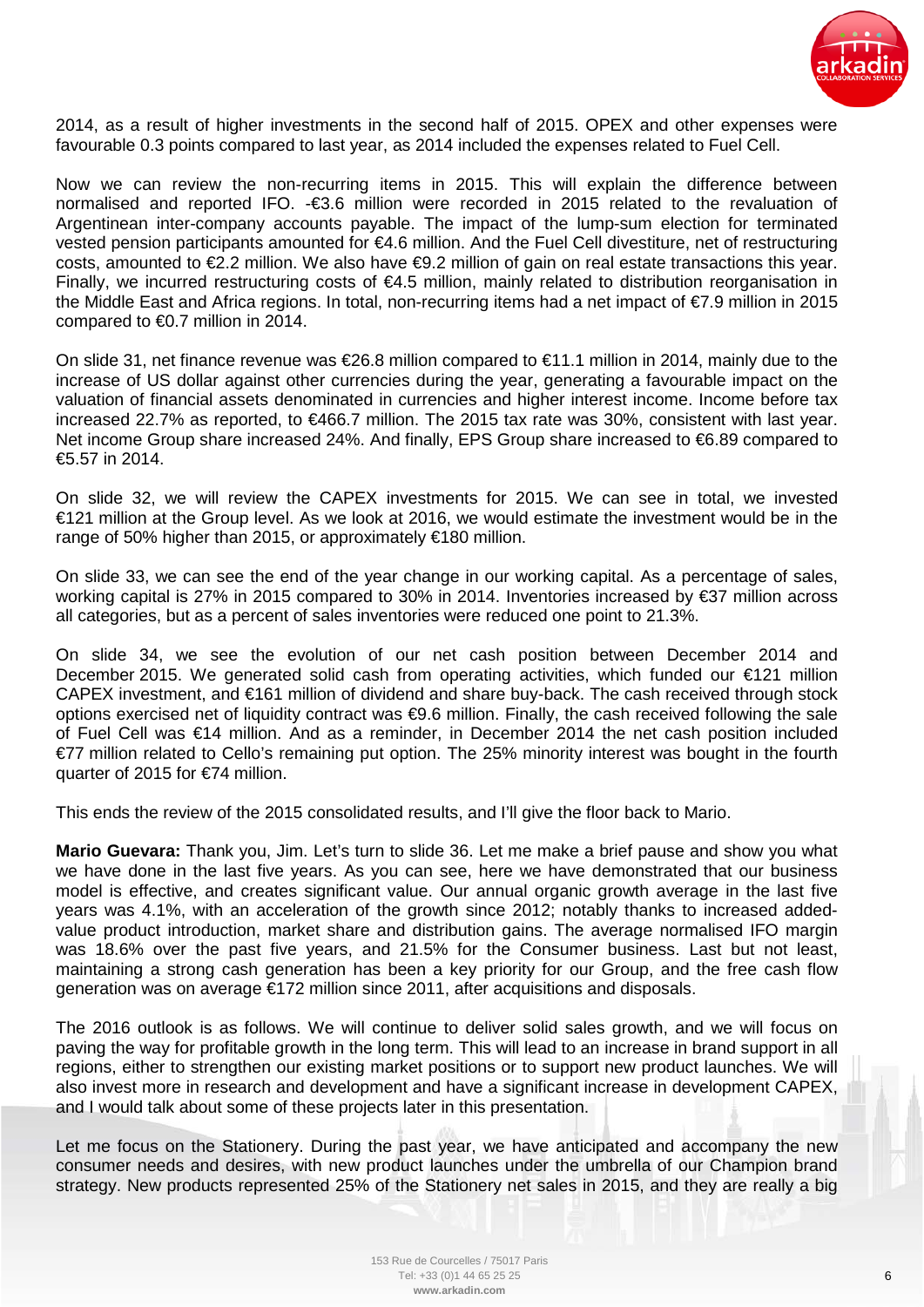

growth driver for the category. As you can see in this slide, what we call the Champion brand umbrella represented 45% of the sales last year; that compares favourably to 36% only five years ago. In 2015, the stationery market continued to demonstrate strong resilience. We expect this trend to be maintained in the mid-term. In this context, all regions should benefit from these market dynamics.

In developed markets, the main driver will be the demand for improved quality and for innovative products. And we will continue to leverage our Champion brand strategy in these regions of the world. In developing markets, higher income and a better access to education should be the growth drivers. More specifically in India, we will focus on improving operations and building capacity to sustain the growth of Cello pens. In conclusion, our 2016 objective is to grow Stationery organic sales mid- to high-single digits, thanks to our robust geographical footprint, the quality of our products and our product innovation.

In the Lighter category, for the past five years we have benefited from the tremendous success of our sleeve trade-up strategy. As you can see, the sales of BIC sleeve pocket lighters have been growing much faster than the total Lighter growth since 2012, with a 10.8% growth on average for the sleeve. That compares favourably with a plus 6.3% for the total Lighter category. In 2016, we will continue to rely on our safety and best quality added-value lighters. And particularly in Europe and developing markets, where we will widen our distribution and we will strengthen our in-store visibility. We'll also continue to leverage our added-value sleeve design strategy in both Europe and North America, notably through new special edition introductions and new creative marketing campaigns. In developing markets, we will continue to increase our brand awareness in the different countries.

In the Shaver category, our position remains the same: offer enhanced shaving performance always at a fair price. It is true across our entire range of products, from one blade to five blades. Since 2011, this best-value quality positioning has led to a regular trading-up of our product offering, with a very strong new value-added product pipeline. The weight of the value-added products in the total shaver net sales did increase from 49% to 61% from 2011 to 2015. In 2016, the continued success of BIC Flex 5 in North America and the BIC Soleil in Latin America, as well as the introduction of our first five movable blade shaver for women, the BIC Soleil Shine, launched in the US at the beginning of this year, will support the sales growth in 2016.

Now, BIC Graphic. Considering the recent evolution of the promotional product industry's environment, the Board has decided to initiate a review of the strategic alternatives for this division. You will ask yourselves, 'Why launch the review now?' Let me give you a little more background. When we acquired Antalis and Norwood back in 2009, our objective was to adapt to the evolution of the advertising and promotional industry by enlarging our portfolio of product offerings to become a one-stop shopping store for our distributors. In a more adverse than expected economic environment, we also launched an ambitious integration plan that included a new ERP implementation. We did execute it too quickly, and this situation led us to significant disruption in customer service and market share losses, as you may recall. In January 2013, we decided to appoint a new management team. Their first goal was to come back to sales growth, and they did reach it. A great job has been made by our teams on the sales side, with growth resumed thanks to new product introduction and improved customer service, and they also have simplified and enhanced their marketing strategy.

However, in the meantime, and particularly for the last 12 months, this industry has continued to transform itself, particularly in the US where new entrants and consolidation among players has increased significantly. This is why we have decided to initiate this review aimed at finding the best solution for the long term. The conclusions of this strategic review are expected to be concluded at the end of this year.

In 2016, and capitalising on our strong financial structure, we decided to strengthen our investment in order to enhance the mid- and long-term growth potential. This includes increases in brand support in all regions to accompany the launch of new products; to increase our existing presence in developing markets; improve in-store visibility and strengthen the big brand awards. We will also increase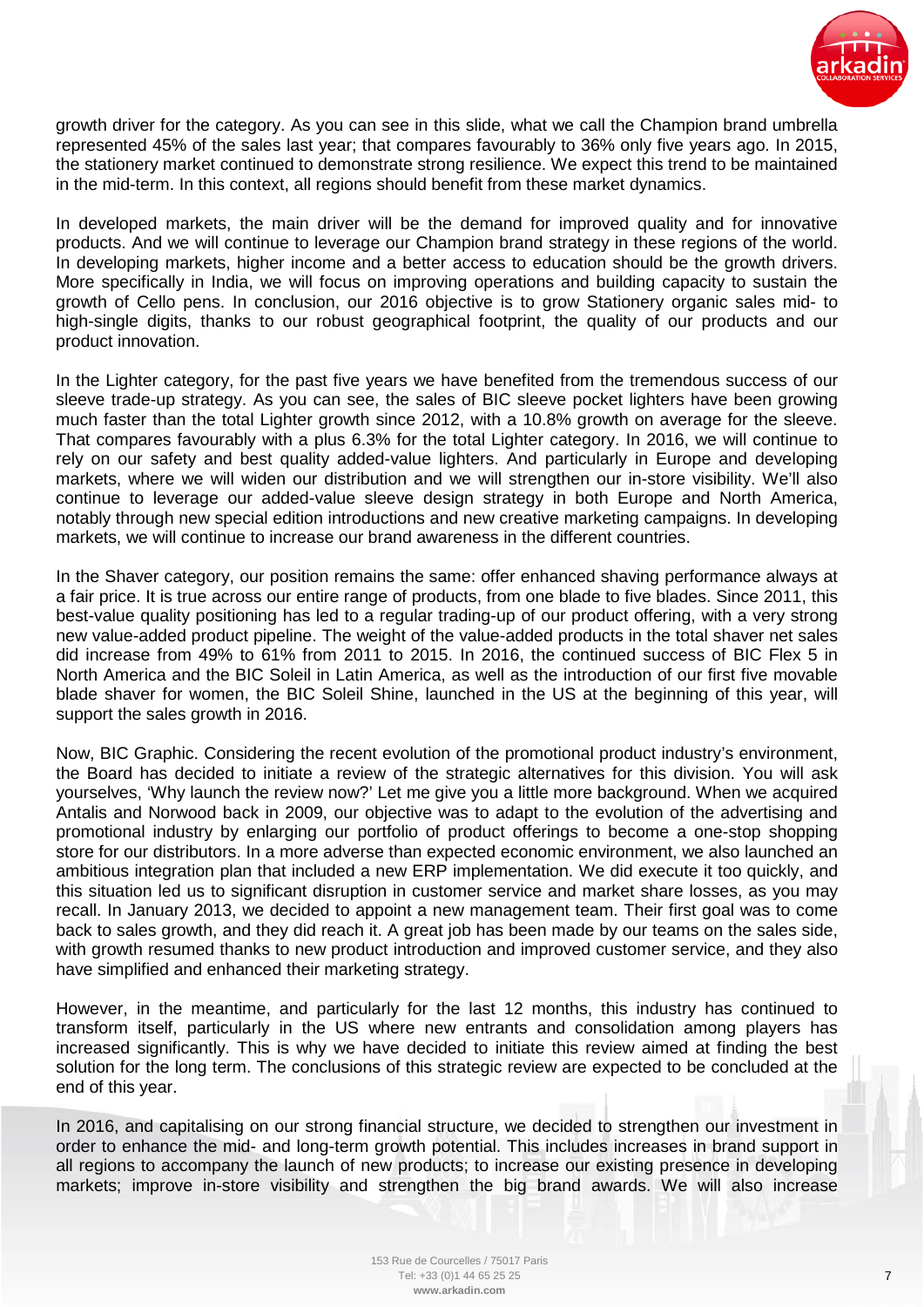

investment in research and development in order to continue to improve the quality and performance of BIC products, and also to launch and develop new technologies, and introduce new added-value products.

Let me now turn to slide 43. The increase in investments will also lead to an acceleration of development CAPEX. Development CAPEX include investments in capacity, investments in new buildings, land, and new products. For the last five years, development CAPEX have represented on average 46% of the total CAPEX. We expect they will account for 60% in 2016. As Jim mentioned, the investments in 2016 could be 50% higher than the 2015 investment level. This means that the developmental CAPEX can double in 2016.

Let me now give you some examples of the projects that will be initiated in 2016. In the Stationery category, we will increase our capacities to again enhance and support the Champion brand strategy, and increase in our manufacturing capacity in Evolution pencils, in four colours, in gel pens. We will also invest in additional production lines in Cello in India. In the Lighter category, we will invest in additional capacities in our factories in Redon, France and Milford, USA, and in Tarragona, Spain. In the Shaver category, we will build a new factory in Manaus in Brazil, expand our building in Saltillo, Mexico and create a new R&D centre in Athens, Greece.

Let me now give you the outlook for 2016. Our 2015 solid results have reinforced our confidence and optimism about the short- and long-term prospects for our company. In 2016, we expect net sales to grow mid-single digits on a comparative basis. And considering our strong financial structure, we have decided to strength our investment in order to enhance, as I said, mid- and long-term growth. So we expect that, excluding major macroeconomic disruptions or currency fluctuations, normalised IFO margin should decline between a 100–150 basis points as a result of these accelerated investments. We also expect net cash flow from operating activities to be maintained, despite an increase in development CAPEX.

Let me now conclude my presentation with a more long-term vision. Since the inception, our business model has relied on unchanged values and strong assets: a brand that is ubiquitous; products that are have quality, are reliable, are affordable and are very innovative; a wide distribution network across the world; and the exemplary commitment of the BIC teams around the world. This winning formula will continue to be the centrepiece of our long-term strategic priorities. Because we believe in our business model, and all the BIC men and women implemented it in more than 160 countries, we are convinced that our company will continue to create long-term value by outperforming its markets. This will be notably achieved through an expanded distribution network in all geographies, an increased focus on value-added segments in developed markets and an enlarged customer base in developing markets. While increasing our sales low- to mid-single digits on an annual basis, we will grow normalised income from operations through increased productivity while continuing to invest in our people and research and development, with a focus on quality and innovative products. Our strong cash generation will continue to fund strategic bolt-on acquisitions and to sustain total shareholder remuneration.

And now, let me pass the microphone to Bruno.

**Bruno Bich:** Thank you. Just a few words on this long-term presentation. For us, that's really what's important. That is, the strength of our company in the long term is what's important. We're a family affair with deeply entrenched values, and our growth in the last years – which were difficult years from a political or economic point of view – shows that our model is a good one. It's based, first of all, on people, and delegating authority in types of management, and a special attention given to product quality; what we call the product function. And we always attempt to improve the products and to work on bringing costs down in order to bring these products to people the world over at the right price.

And now that approach has worked out well. Today, we really need to enhance our productive capacity, as Mario said. there's practically no back order, but there's not enough capacity really to improve the machines on an ongoing basis. Therefore, the level of investment, the higher level of investment is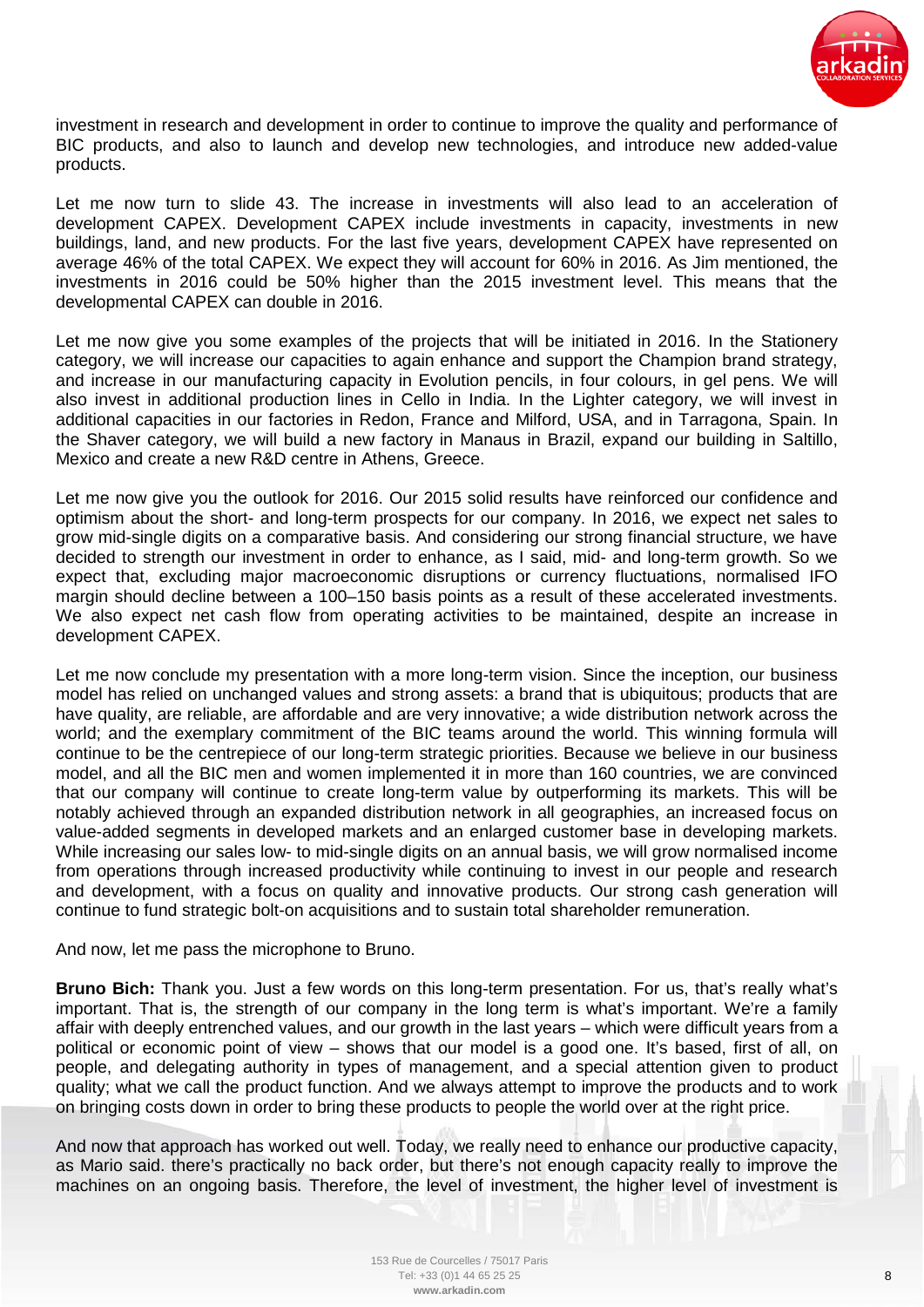

necessary if we're to prepare for our future. One of the strengths of our company is our balance sheet, which makes it possible for us to make that investment, which amounts to virtually double in capacity terms. Our cash position is such that we can, in the long term interest of the company, reduce the profit margins for 2016. But I'm convinced that it's in the best long-term interest of our company.

And then when it comes to governance changes, I've been speaking with Mario and then with the Board for the last few months  $-$  for several months in fact  $-$  in order to come up with a date for when Mario will retire. And then we agreed last month that that would be at the general shareholders' meeting, which I think is the best opportunity to thank Mario, and to have the shareholders there thank him, and that will give us more time over the next three months to work closely – we've been working closely for the last quarter of a century, so we know each other very well, but it will give us another three months really to prepare for things. Because the Board of Directors asked me to take on the responsibilities of being a Director General as well as Chairman – or General Manager as well as the Chairman of the Board.

So therefore, we asked the age statutes to be changed to go from 70 to 72 years of age, which would give me another two and a half years, more or less, to continue to prepare a successor to me. Gonzalve Bich; we have in my son Gonzalve Bich someone who I thought and Board thought would be a worthy successor – potential successor, that is. But he still needs preparation. The value of our managers often comes from their training, their preparation. That's true for all levels. This is what we do here with BIC University.

And Mario; well, I'll miss him. 25 years we've been working together. I can understand why he wants to retire. He's going to remain as a director. Thank you, Mario. We can draw on there for all his expertise and all his experience. My brother François too will retire on 1<sup>st</sup> March. He has also groomed a successor, François Clément-Grancourt who has been with us for several years. And he's been in Lighters for eight years, and for three years he's been groomed by François when it comes to production and basically quality and safety. François began in 1969. He was really the architect of our major worldwide lighter success stories. He will remain as a director. So we'll also be able to count on his experience and his expertise.

We have a management team that I think is very good, well-trained, young. They've helped us the results and the margins that we have, as well as gaining a market share; that's the proof of the management team's strength. We will continue to improve our teams. And as Mario said, we have very strong values: human values, and values with respect to our consumers and our products.

But there's also – and this is the second part of our philosophy – honour the past and prepare the future. We have to continue to bring consumers the world over more and more innovative, and more and more upscale products, for mature products like North America. Today, undoubtedly the Americans are buying more single-body BIC than Gillette razors, and they outsell Gillette for women's razors to the tune of two and a half times more. That's the proof of our industrial strength, which is perhaps less obvious than the strength of our brand. But it's really the basis for BIC's success after our human basis.

We will continue to perform well throughout the world, I am convinced of that. This is what we have always done ever since BIC was founded. We are stronger than ever. So I'm sorry that Mario is leaving us, but it's a time in which our company is strong, our management teams are strong, and I'm sure that we will continue to enjoy high performance.

So we're in your hands, if you have any questions now.

**Operator:** Ladies and gentlemen, if you wish to ask a question please press the 01 on your telephone keypad.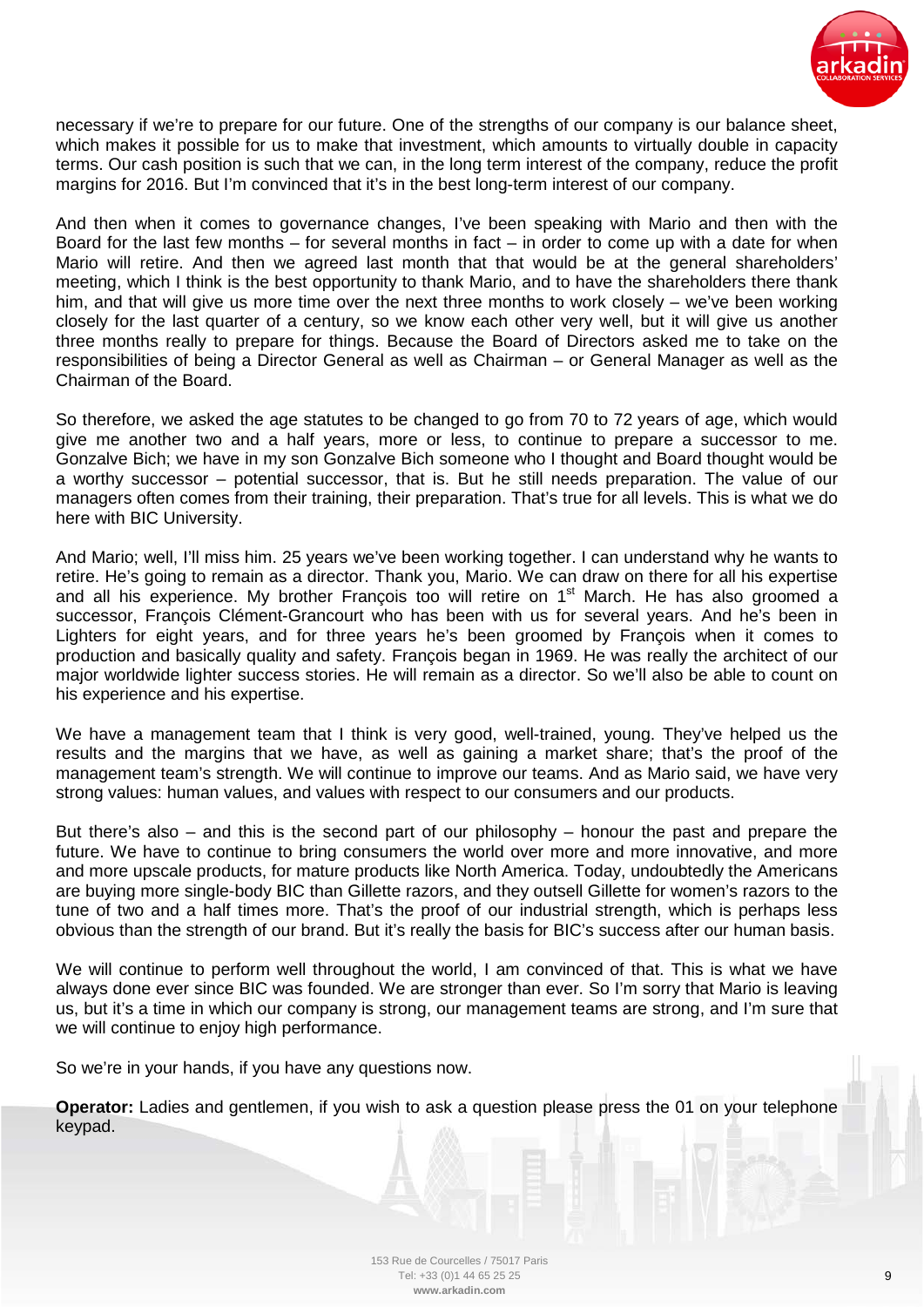

**Nicolas Langlet:** Nicolas Langlet from UBS. I have got three questions please. First, on CAPEX: so beyond the 2016 increase, should we expect the CAPEX to come back to a non-normalised level, or are you embarking in a two to three years' higher investment plan?

Second question on Cello: now that you have the full control of the company, can you tell us the action plan and how it should translate in figures? And maybe if you can just give us the EBIT margin for 2015 for Cello?

And last question, on BIC Graphic strategic review. So first of all, or did you already have contact with a potential buyer for the division? And secondly, if you sell it to do you intend to sell the entire division or – because I think that you produce internally the writing instruments. So if you sell it, you will have to sell production plants for writing instrument. Are you okay with that? Thank you.

**Jim DiPietro:** So Nicolas, let me start with the CAPEX. As we said this year, 2016 the estimate is currently in the range of €180 million, which is the 50% we referenced greater than 2015. For the next two years beyond, so call it from 2016 to 2018, currently we think €180 million for each of those three years is currently the estimate. And with that being said, obviously we'll have go/no go decisions along the way to make sure it is the right level. But right now, the forecast would be for the next three years annually investing €180 million, with decisions along the way to make sure that it is the right capacity decision based on the volumes.

**Mario Guevara:** On BIC Graphic, to your question Nicolas: as we said in the strategic review, we're open to different options. Obviously all the options are open, whether to sell the totality of the business around the world, maybe to sell one of the geographies or the business in one of the geographies, or not to sell it at all. And we'll continue the operations and make it more profitable in the future. But as I shared with you, a lot of movement is taking place in the industry, and the Board considers that it is at a right time to study all these strategic alternatives.

**Bruno Bich:** Let me add that, as Mario described, market developments are such that it's not something which today is really in BIC's DNA. So we'd really like to focus on markets where we're truly experts, that are part of BIC's genetic makeup; to grow faster, to grow in the international competitive landscape with companies that are much bigger than us. I think the focus would be a good thing.

**Jim DiPietro:** So Nicolas, on Cello: obviously now with 100%, the focus will be on growing the business. We know historically the issues that we've had. So right now as we finish the year, as Mario mentioned domestic sales were flat. So obviously the focus is regaining the sales growth in India, as well as looking at the industrial plan going forward.

The EBIT margin, IFO margin for 2015: if you remember, earlier in the year we had some of the one-time events, or call it clean up of the balance sheet, when we took over majority. If we adjust for that the EBIT margin, IFO margin would be high-single digits, low-double digits; roughly around 10%.

**Bruno Bich:** The work that we're undertaking today will be a long-term effort. India is a difficult country; the experience that we had was the most challenging that I've had in all the countries where we worked. There are two parts to this. The first part is production, where without a doubt they have quality levels that are good. But the consistency of quality isn't on a par with BIC, so there's really in-depth work both in terms of capacity and also to work for the sales teams and marketing teams that are more analytical, better consumer inside analysis by distribution channel, in order to improve our position in the Indian market. 1.2 billion people; I mean, that's capital. Reminds me of the start of the US operations, where it took time to build but over the long term it's a key milestone for us in India.

**Aurélie Husson-Dumoutier:** I was wondering; you increased all the marketing support: do you see a toughening environment, and that would be the reason why you do that?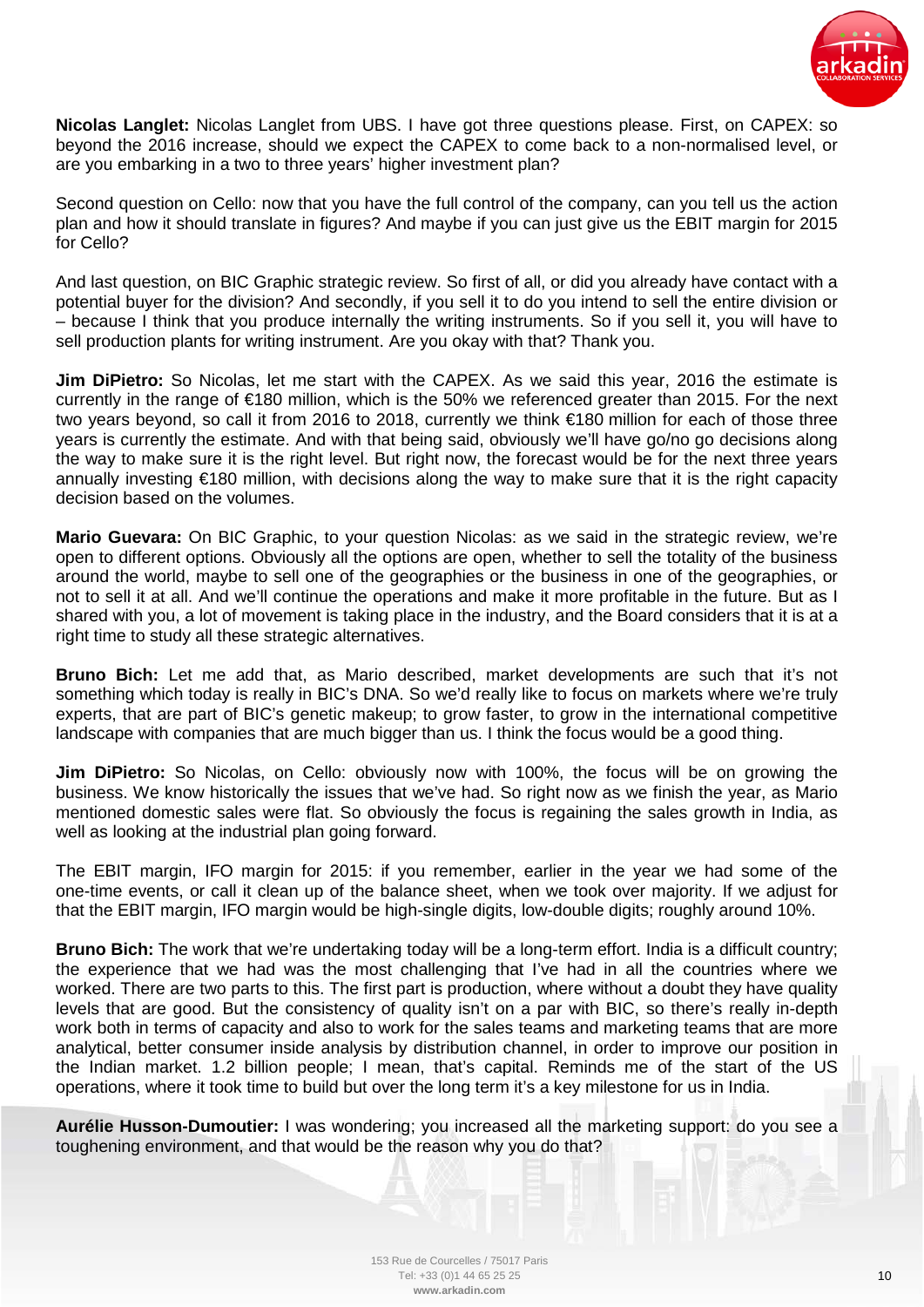

And also in your guidance 2016, what divisions will be impacted more by the marketing expenses? Is it minus 100 basis points across the board, or is it more in Stationery or more in Lighters?

And finally, on the – I would say the 2017 and beyond guidance: shall we expect that the new margin target of around 18% is a new space for the Group? Is it an investment year in 2016, and then after that we can go back to around 20% level? Thank you.

**Mario Guevara:** On 2016, as I shared with you, there are several drivers of this increased investment and brand support and advertising. The majority are driven to, again, extend our geographical presence and to reinforce our positions in some developing markets. Others are to defend our core, particularly Stationery in the United States or some Western European countries. So it's a mix of both. So the majority of the investment will be in the Stationery and shavers.

**Jim DiPietro:** Right now, as we said, the 2016 margin is going to have the investments. I think we'll hesitate in giving exact guidance for 2017, because it's going to be, one: the realisation of the additional investments moving into 2017, and then when some of the benefits or returns on those investments may be at the sales growth, etc. So we'll give 2017 guidance probably about a year from now.

**Aurélie Husson-Dumoutier:** And on the environment? Do you see any toughening environment, more pressure ?

**Mario Guevara:** Well, you know, 2016 we see like 2015; probably it's slightly tougher than 2015. But the fact of life is that we have experienced very challenging times since 2009 after the crisis, right. Then it got a little bit easier, and then it started to toughen up again 2014–2015. And also, it depends on which region of the world and which category. So overall, again, like Bruno said we have a very strong balance sheet. We consider that we need to invest not only for 2016, but probably important for 2016 and beyond. I mean, some of our plans are five years; even in a couple of categories we are looking ten years, like we discussed in Cello or some new products and factories in Shavers. So we have the luxury to have the cash to decide where to invest, and we feel like as management we need to take the risk. Because if we don't take the risk, even though the environment is risky, we would not generate more options to improve our presence and our market share in a manner in different parts of the world.

**Bruno Bich:** Competition: I mean, it's tough to read whether it's heightening or not. When I read the comments of some of our peers' razors, I mean they're playing the blame game for increasing promotions, pointing the finger. They're both doing it. And we, from time-to-time – without a doubt I think that our positioning of a quality product with the prices that we have is really the key, the basis of our strength. And we see this in Writing, where we've regained market share from the distributor brands. There's one thing that our products offer the consumer throughout the world, is that they're reliable. And at a time when there are a lot of new products hitting the market, there are a fair number of products out there that disappoint the consumer. And in our business it's consumers, families trust us. Maybe our price is slightly higher than distributor brands, but they're remarkably reliable in that sense throughout the world.

Now, has competition heightened? I mean, has it increased difficulties in negotiating? Yes, it's tougher. Things are particularly tough in France for those negotiations, but I mean it's not just us.

**Mourad Lahmidi:** Yes, good evening, Mourad from MainFirst. I have two questions please. To come back on the brand support, the increased level that you're expecting for 2016: should we take it as a new level for the next two to three years?

And another question on this topic: do you have a way to internally measure the return on investment of your brand support spending? Thank you.

**Mario Guevara:** In terms of the measures: yes, we have even higher – you know, qualified people to develop these marketing plans and trade marketing plans and sales plans, precisely to make it more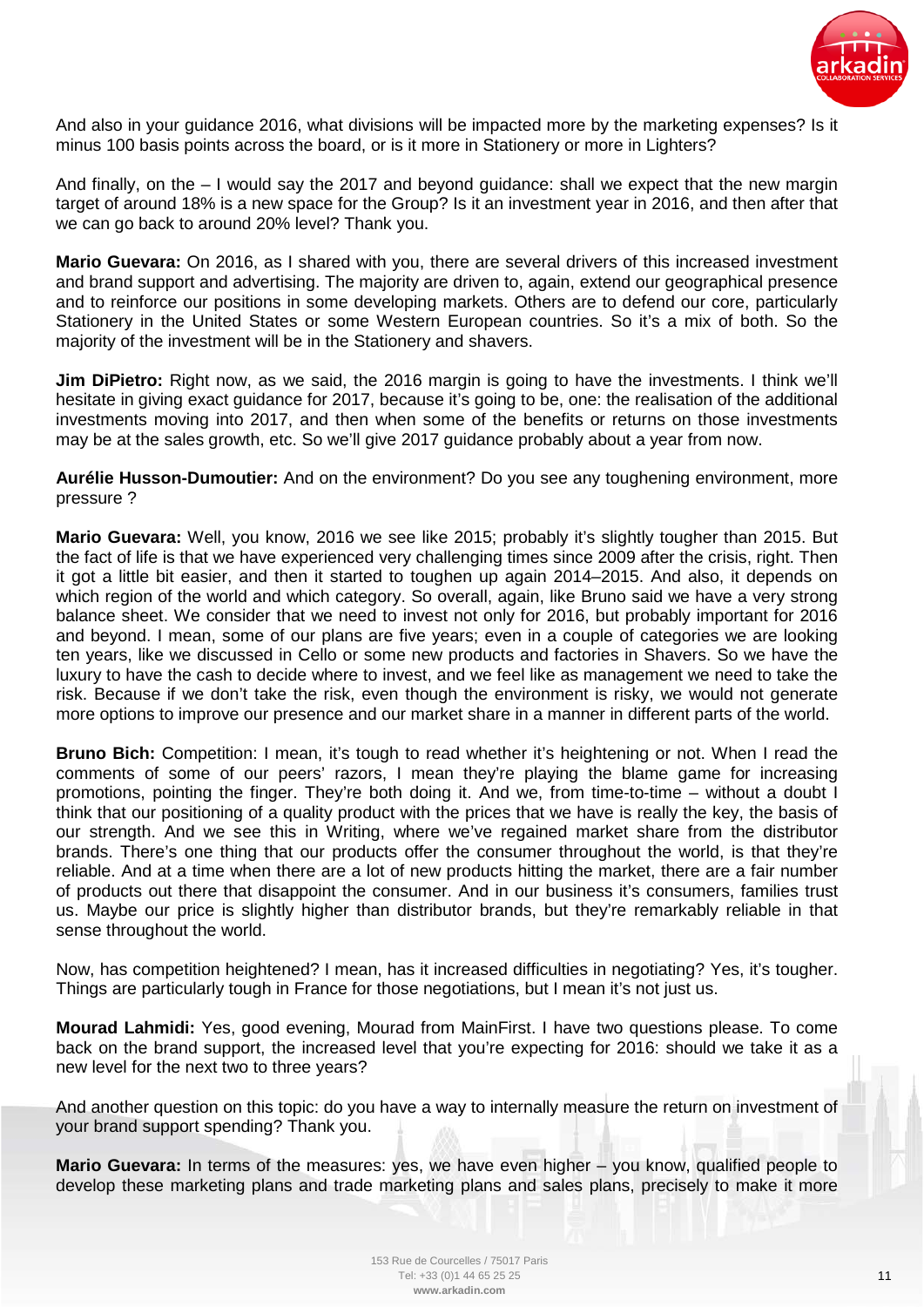

scientific, right, as much as possible with the information we can collect from the market, criss-crossing some information just like other consumer goods companies do it. So that's our firm goal, to have more measurable KPIs. So, as Jim said, we will decide to continue, not to continue, stop. Or increase if the case be, because we will see that the opportunities start to bring back dividends. And again, that's our mindset, to be more proactive than in the defensive side.

**Bruno Bich:** Yeah, I think that during the past few years, our knowledge, our consumer insights, basic consumer research, shoppers' behaviour, has been substantially increased without a doubt, because of Shavers, where we're fighting against people who are bigger than we are, who have market analytics far more detailed and in-depth than Writing or Lighters. We've made huge progress with really great teams. For example, for Shavers the analysis to know where our consumers come from for the Flex 5 in the US: does it come from the system, does it come from the competition in a single-piece shaver? I mean, it's an analytic to continue to strategies. I mean that's key, in the world.

**Mourad Lahmidi:** Just another one on – you mentioned expanding your geographic presence. Can you be more specific? I know that you had some ambitions accelerating in Africa in Stationery for example.

**Mario Guevara:** Right, like – let me just say we create a subsidiary in Morocco, so we have ambitious plans to grow our market share in some Northern African countries, also the Sub-Saharan countries. And again, to reinforce our presence in certain countries in Latin America. Again, to be more aggressive in Eastern European countries, where – I shared with you – we have experienced a good growth despite the economic and socio-political instability. So again, we place our investment and see how those roll out. And if the results are coming back like they just came back at the end of last year, that's where we decide to place an increasing investment, because we're receiving the benefits of these investments.

**Leyla Karabasheva:** Hi, Leyla Karabasheva from Bank of America. Two questions if I may. So number one is: can you give us a bit of colour on the China factory traction?

Number two is: can you maybe give a bit more detail about the split of cost inflation between brand support and production costs for the Stationery margins?

And finally, do you worry about any corporate governance issues combining the Chairman and CEO roles? Thank you.

**Mario Guevara:** Let me take the first question on China. We are proud to say that our lighter factory in China is already producing, so we're already selling the product. So, as we shared with you, the goal was to have the factory fully operational at the end of last year. That has taken place, and now it's just to increase sales. Because we need it, we need more production to support the sales growth, as we shared. So, everything  $-$  all the output from this factory will be  $-$  again, as planned  $-$  used to supply the goods of lighters in the Asian region.

**Jim DiPietro:** On the Stationery margins, you're referring to the fourth quarter? Correct? Okay. So the fourth quarter on the IFO margin change between 2015 and 2016: it's roughly 50:50 between brand support items, and that would be items above net sales as well as true traditional advertising, and cost of goods.

**Bruno Bich:** There was a question of uniting the responsibility of the chairman and CEO. That would be a temporary thing, as I said. You know, two years. It's not a recommendation of the MEDEF, but we have several companies in France that do this. You have a lot of it in America. The Board thinks that at this time it's the best way to operate. And that's what counts; the best for the company.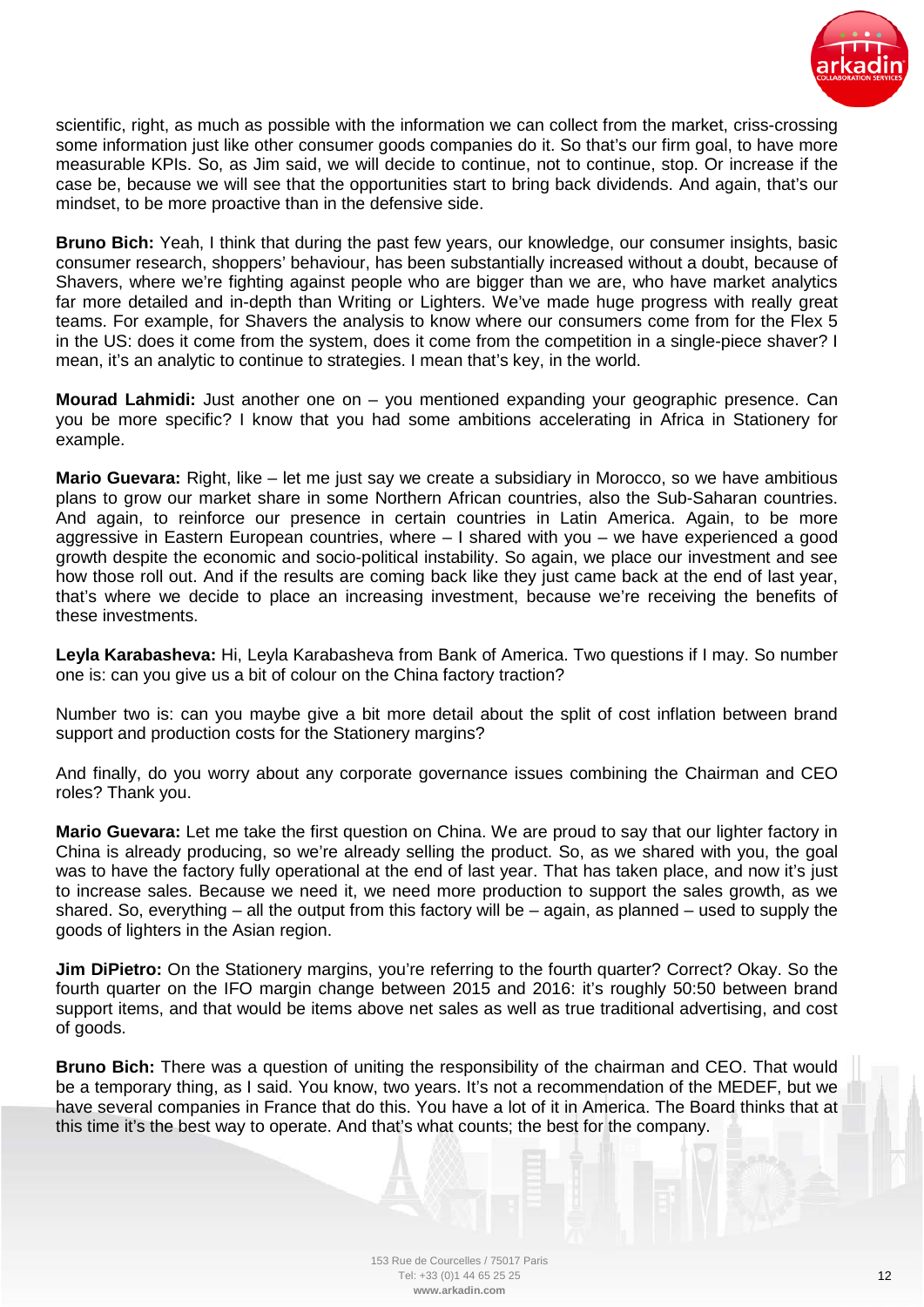

**Eric Blain:** Eric Blain, Tradition Securities. What is this increase in cost of goods for Stationery? Is it due to raw materials? Is it due to anything else? And can you elaborate a little on how you see 2016 in the raw materials and in FX impact on sales and earnings?

And just the last point: you said, Mr Bich, that BIC is very good for preparation. Mr Mario Guevara is retiring – I think it was forecast since some time. So I am a little surprised perhaps, and the market also, about why have you not taken a decision before of the new person after Mario?

**Bruno Bich:** How to answer? It's not the best – it's not the best situation, I agree. Those things happen. Okay, Mario has talked to us about taking his retirement and, you know, it's his – I understand how he did. I mean, I slowed down ten years ago and I got to come back and work a little bit harder for two years. I mean, those are the things of life. It's not perfect but it is what it is, and we can handle it. It's not perfect.

**Jim DiPietro:** In the fourth quarter for Stationery: on the gross profit side, the cost of goods change year to year is driven, one: from a change of absorption through the factories that impacted the P&L, as well as timing of manufacturing costs and variances against prior year. For 2016, FX right now, we estimate it to be fairly neutral year to year, because you may have some strength from the dollar but the Latin American currencies are weak. So at total Group level, we see the currency impact right now being neutral. Obviously, that can change depending on how currencies move. Material costs, we would see maybe a slight improvement year to year, but then some other costs depending on absorption could offset that. So year-to-year total category – all categories, I should say – gross profit's going to be relatively stable, so maybe slightly better in 2016 versus 2015. And again, most of what we're going to be seeing in 2016 will be the brand support and R&D investments.

**Marion Boucheron:** Hi, good afternoon. Marion Boucheron, Raymond James. I had two more questions. I think in your guidance in Stationery you are guiding for mid- to high-single-digit growth. I was wondering what leaves you confident in an acceleration next year? Is it innovation, or maybe an improvement at Cello?

And the second question was on the decision in the press release mentioned to shut the stationery plant in China. Does that affect your strategy for this huge market mid-term, or what is the impact? Thank you.

**Mario Guevara:** Yes, our guidance is mid- to high-single digits. So part of the investment that we have done in 2015, like the opening of the distribution company in Morocco, obviously within the transition we couldn't sell anything. So just as that alone is going to be a good driver for growth in 2016, at Cello as you heard from me and Jim, domestic sales were flat. So just growing sales in the normal course of business should help us to drive growth.

Next, our growth in Europe, as I shared with you, has been mid- to high-single digits. Our teams continue to deliver great results despite the very competitive environment, especially at the retail level, where they've found the ways to remain very relevant to the trade and to the consumers. Our growth that we experienced in certain countries in Eastern Europe also makes us optimistic about the growth. We mentioned more brand support, and we stay selective so there are selected countries where we are making significant inroads in Eastern Europe. We shared with you that we will regain share, for example, in some Latin American countries. So an increased investment and keep that momentum makes us to remain optimistic. To consolidate the leadership role in some segments in the Brazilian market also is very encouraging.

Now, obviously we have some headwinds in those regions, like the movement in the currency. On the one side we have the positive momentum, on the other side we have to cope with currency adjustments, and that means pricing and that means consumer – we need to test the levels of pricing to see how much the consumer can take at this point, right? The North American market will remain very competitive as you alluded, so that makes us be – but we will be optimistic but cautious in this market.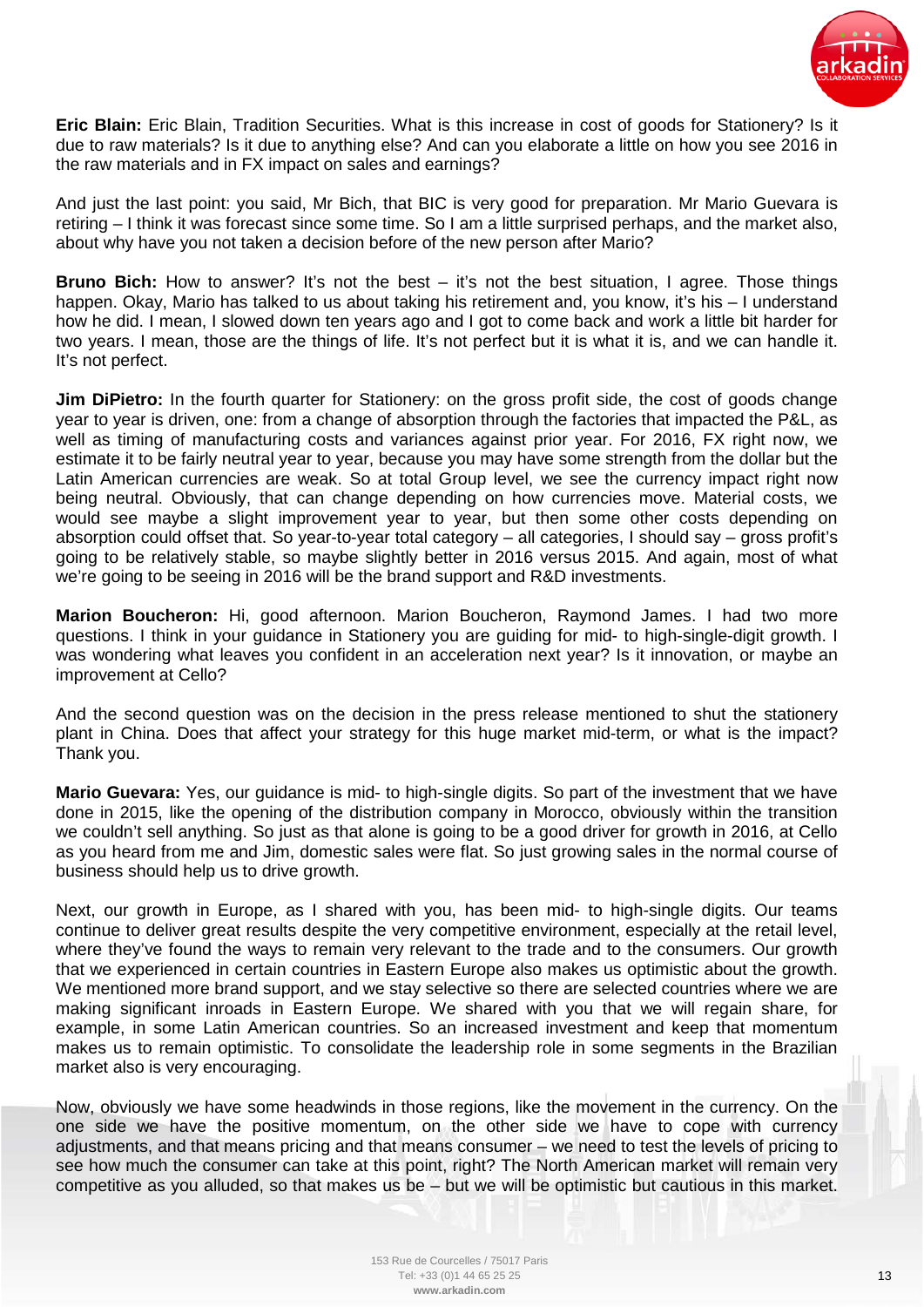

And the overall picture that we believe will delivered to us in 2016 is based on these assessments that my teams and our teams, and our strengths and the new products and all that I just shared with you, will combine and will deliver in 2016 for the Stationery business.

Ah, China, I forgot about China. This factory in China, it was gradually reducing its output now that we have other sites in the developing markets. When we started our factory in China more than 10 years ago, we didn't have the footprint that we have today. We have a very strong footprint in North Africa as you remember, our factory in Tunisia. Now we have Cello, we have reinforced our investments in South Africa, in Mexico. So the industrial team have assessed this new footprint, and considered that in order to gain, you know, more productivity, more cost advantages, the best location for that industrial output is in other factories. And again, we never gained the real scale, so for us it was not, let's say, a strategic industrial site to keep it in the future. And as you know, we don't sell too many writing instruments in this market.

**Marion Boucheron:** Do you have any ideas about sell-out trends for the Back to School in Latin America, or is it too early to give us any flavour?

## **Mario Guevara:** For Brazil?

## **Marion Boucheron:** Yes.

**Mario Guevara:** No, they have not reported back to me. You know, information in these countries are not as fast as in others. What I can share to you is that our selling was very good. Our visibility – our share of shelf – was increased, did increase compared to last year. Clearly it now is waiting for the consumers to shop the stores, so you have mixed reviews from different retailers, right? Casino, Walmart... But also, the traditional market is quite robust and especially the division Office – it remains relevant. And again, I mean, with the changes in movements in currency, local operations become more competitive. So what is going to be the outcome of all of this? Stay tuned; we will share with you in the conference call over the next months.

**Bruno Bich:** Yeah, but I think it's a good example, like Russia and Ukraine, where the quality of our product at the price that they are can deliver in difficult headwinds, in countries. And we don't leave. I mean, we have been now in Latin America for, you know, 50 years. And I think one of the reasons we are so strong there is because we never left. When we invest, in the hard times we trim the sales a little bit, but we don't let people go; we run the plant, we keep the sales force, we penetrate, we  $-1$ remember years ago, I remember when we were – the local manager was allowing credit because he knew the account so well, he knew how much he could trust and for how many days, by account. But because we did this, we gained a relationship with the account, we had the distribution when the others lost it, and that's how you build in those countries. And that's what we want to do in the Middle East and Africa and India.

**Nicolas Langlet:** Thank you. Nicolas Langlet from UBS. Two quick questions on your online strategy. First of all, can you tell us how much of your sales are made with pure-player today, and how you manage these specific clients?

And secondly, on the US Shaver market: can you give us your view of the Dollar Shave Club? Is that a system you could consider offering with BIC products or not? What's your view? Thank you.

**Mario Guevara:** Let me take the first question on the online sales. As you saw in our presentation, obviously the online sales for men's systems in the US is quite relevant; we estimate it accounts for 15% of the market. So clearly the segment is very dynamic. Fortunately, as of today it's not affecting us, but we're mindful that we need to make inroads in this regard. So again, we spoke about investments, right? So another investment that we're doing is we're reinforcing our knowledge and we're hiring people who know more than the ones who are running the company – we are too old – to learn what could be a good strategy for online sales. So as we speak we study formulas and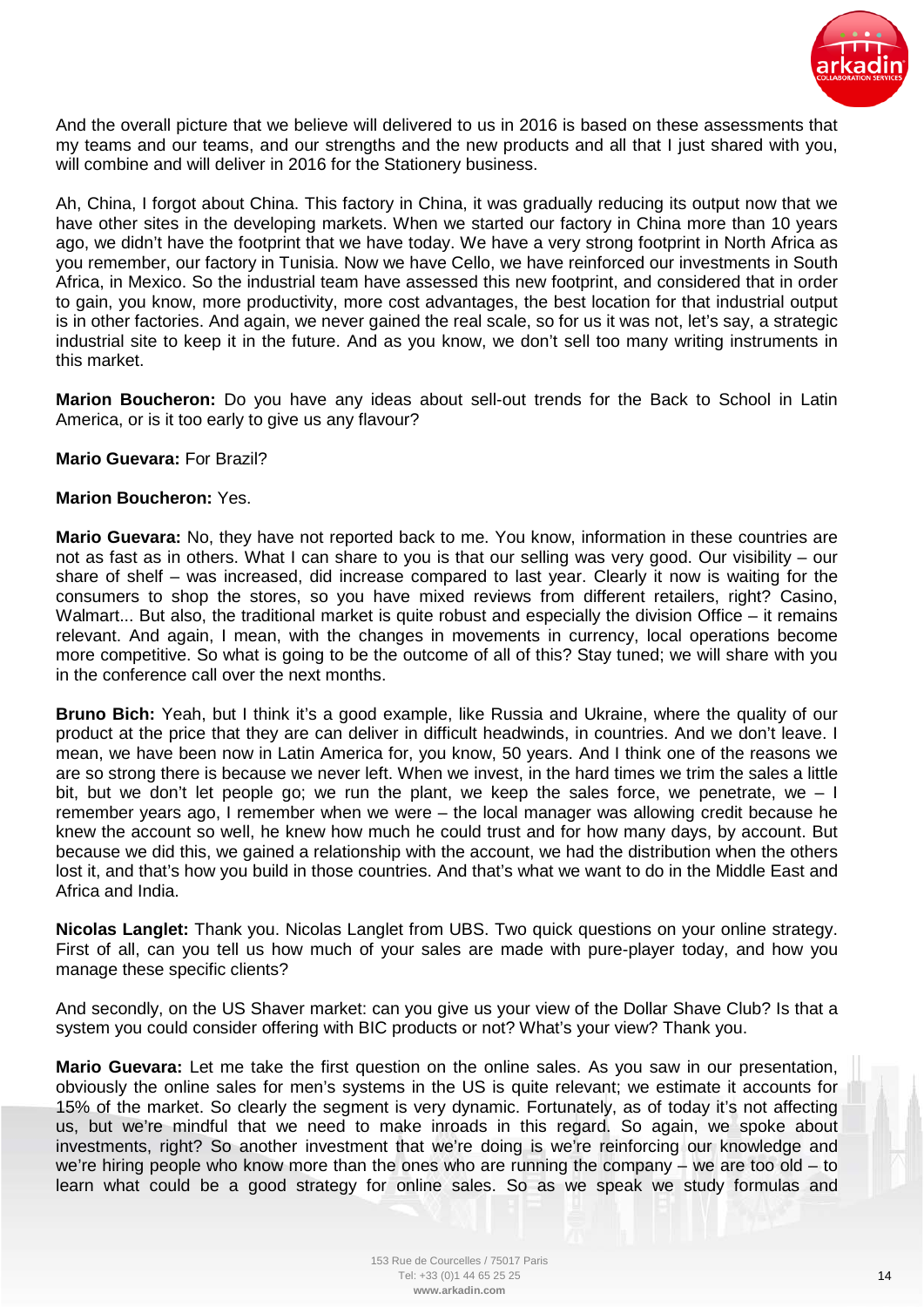

alternatives in Europe and North America, primarily. That being said, we participate with some online sites of our retailers: we co-operate with our retailers, we sell through Amazon. But still, you know, like I said, you saw in the stationery market still e-commerce is only 6% – growing very fast, but still from a lower base. We are not growing as fast as these online retailers, but we're making our inroads and we're increasing our knowledge on this channel.

In the Lighter category, it's probably one of the categories that we could do something, but we face a different type of challenge due to the nature of shipping. They have to have a special packaging and special authorisation. But whoever cracks the formula will have a great business. And remember that we acquired some experience in the Graphic business of dealing with the B2B type of online sales.

**Steve Levy:** Hello, Steve Levy from Natixis. Can you come back just on the Q4 on Stationery and the cost production inflation? I probably missed something, but I really wanted to be sure where this inflation is coming from.

And still on the Stationery, 2% margin on the Q4 means that your competitor is making the environment tough: does that mean opportunity will arise in 2016 in terms of concentration acquisition and so on?

And maybe the third point: changing the CEO and the Managing Director of the Lighters at the same time, is it cautious enough? Thank you.

**Jim DiPietro:** Let me go back to the Stationery fourth quarter, the gross margin impact. There are a couple of dynamics. One is the pure cost of goods, and that's really driven by the year-to-year change on absorption being less favourable this year versus last, as well as total manufacturing variances; not specifically inflation, but just the total cost of manufacturing, be it deficiencies, etc.

The other impact that affects gross profit would be brand investments that are recorded above net sales, okay? So there are some investments, and one example that's true in both Stationery and Shavers is coupon expense. In the US we have coupon redemptions. That's treated as an expense above net sales. So you have those events that impact gross margin, even though they're more brand support investments.

**Bruno Bich:** On your second question, I would say that François, you know, is remaining a director of the company, and is obviously for several reasons absolutely available if François Clément-Grancourt, his successor, needs to talk with him. I mean, he built the business, he's got a passion for the business and he's got substantial investment in the company.

So it's been well prepared, and if it's one area where we're extremely cautious, it's in the Lighter business. You know, we have lived through 156 lawsuits in the United States over Lighters. We've won 153. The key word there in the presentation of both François Bich and of François Clément-Grancourt this morning was a talk of security. You know, we sell 6.5 million lighters a day. If we have a one per 1,000 defect, we will be out of business. So, as you may know this, I think now 54 checks in each of the factories before a single lighter comes out of the factory – or is it a single part? So the assembly, the weight, flame height and so on. So no, I'm confident that François would not have left that job if he didn't feel confident that his successor was ready.

As to Mario and I, we have worked for 25 years together. I hired Mario 25 years ago and promoted him to Brazil and the whole of Latin America, and then North America and then CEO and so on. And so what you are seeing today is what Mario presented to the Board, and I defended this position. You know, we have worked together, we have built the company together for the last 25 years, and the team. So I'm sure if I call Mario and say, 'Hey, Mario in Brazil, what about this?' he will take the phone. Now, I will know where to find him, maybe, maybe. It might take a day.

**Question:** consolidation in the stationery market?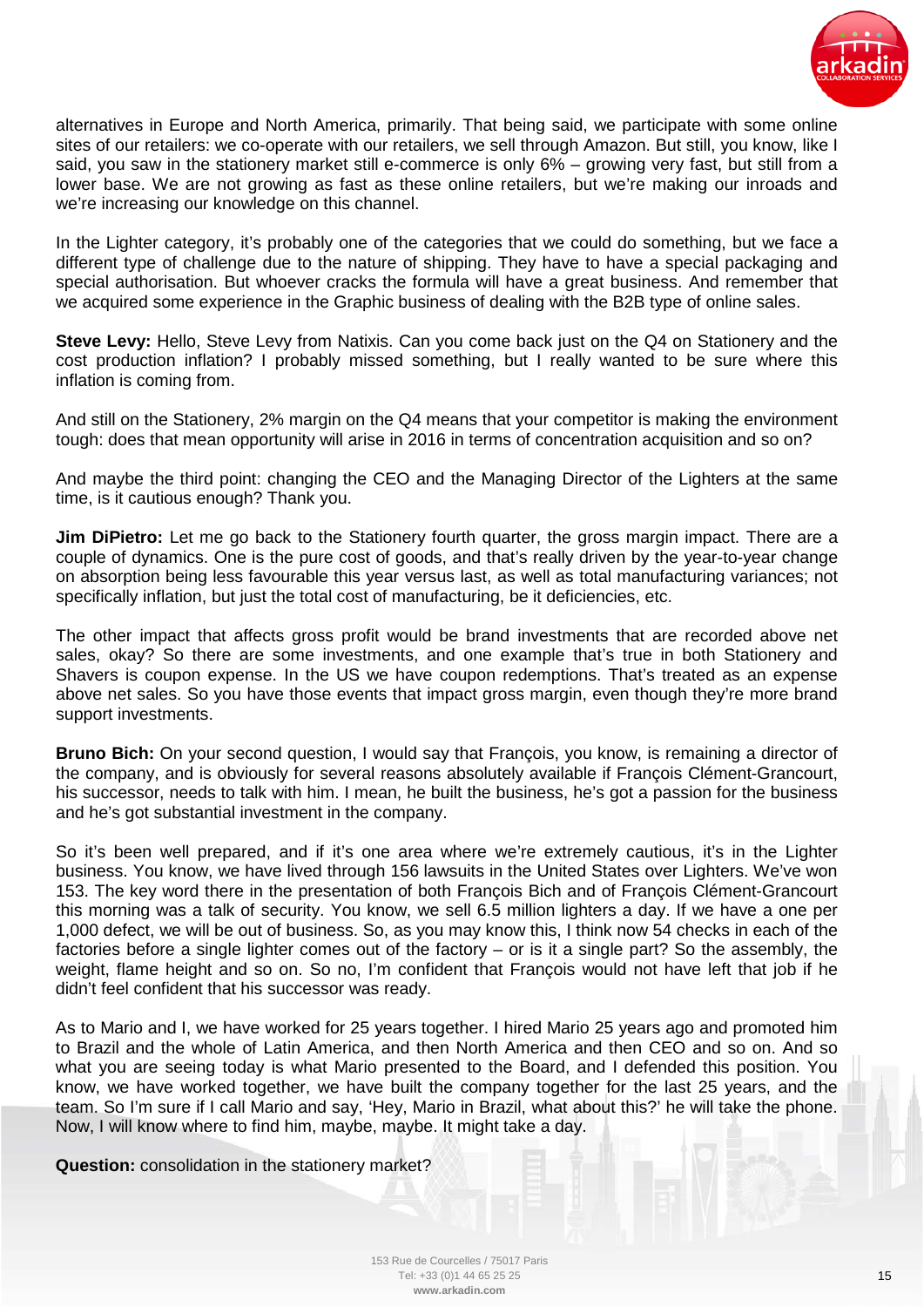

**Bruno Bich:** I think I know pretty much all the families who are in the industry, because many of them are industry. I remember meeting a few years ago with the nephew of a family who just became the CEO because his uncle passed away. And we had known each other and everything, and I said, 'You know, if ever you want to sell, give me a call. You know, we'd be interested.' And he looked at me for two seconds and he said, 'Bruno, are you going to sell your company?' And I looked for a half second and I said, 'No.' And he said, 'Not me either.' There's not many companies in stationery, really, that change hands. If there was one, particularly in a country where we're not strong, it'd be interesting – if the price was right, because some of the prices in some of those countries have frankly gone very high, you know, just like some of the start-ups. And, you know, something will come, and if something does come then we have the cash to do it, and I think we will have the management today to handle it too.

**Eric Blain:** It's not a question. I used to follow a lot of companies since a very long time – too long, perhaps. And I just want to say that we have to thank Mario Guevara for the fantastic job done during that time. And I think that you can be very proud of what you have done, and the success of the company is quite fantastic.

## **Bruno Bich:** I agree.

**Mario Guevara:** Thank you. Thank you for saying your kind words.

**Etienne Balmer:** Thank you. Etienne Balmer from Agence France Presse, AFP. Mr Guevara, I'm sorry, I have a very personal question to ask. Can you specify maybe on the reason why you quit your function as CEO, and what are you going to do next since you are still rather young?

And Mr Bich, after, I would like you to say – you said that maybe your son would be a good and potential successor. But did you already identify other potential successors to Mr Guevara inside the company or already outside? How many are they? Thank you.

**Mario Guevara:** I'll take your question, obviously. As Bruno said, I have been having discussions, prior discussion with the Board for  $-1$  would say we have planned for a long time, but recently about my potential retirement, and again I thank Bruno and the Board for accepting my request. I've been working for a long time, and like I tell my children, right, 'I want to enjoy the life like you guys do.' Cause I started to work when I was 14 years old and, you know, one day we'll have a glass of wine, I can tell you all the things that I have done to survive and to go through life. So I promised my wife that before we both died we will spend good, quality time together. And there's no right or wrong – it's simply I have made my mind. I said, 'I want a date and I don't want to be in a situation where my health or my mind would not allow me to do the things that I left behind for so many years.'

**Bruno Bich:** 14 years old, it's a long time. And Mario has worked very hard. The answer to your question: Gonzalve is a candidate that we look at today, okay? He has been with us, the company, for 14 years in different responsibilities – he's been in Asia, he's been in HR, he's been in Shaver marketing, he managed Northern Europe for four years or something, and now three years he has been managing international development. So that's where we will concentrate our efforts, okay? I think he's – what do we say in French? In American, a valid potential candidate. In French I understand we should translate by *un bon candidat*. I think that – I'm not going to tell you that we are the best company in the world. I'm not going to tell you we have the best value.

But as you have said sir, thank you, we have done a hell of a job in the last 20 years, going through a founder which ran the business very much like a founder, to a strong management team, where our brand globally is very strong, short of Asia, today. The products are better and better, they are reliable, it's solid, we have solid people, we are – I think that's the word; we are very solid today. And that, we don't want to lose. One of our philosophies for example is ingenuity. The advertising budget for Gillette on blades is 80% of our sales, so we cannot compete head-on with them. And when it comes to manufacturing, we have been very ingenious. I think the design of the lighters, the manufacturing of the lighters, where today in the United States we have more than 70% of the market, and we have resisted